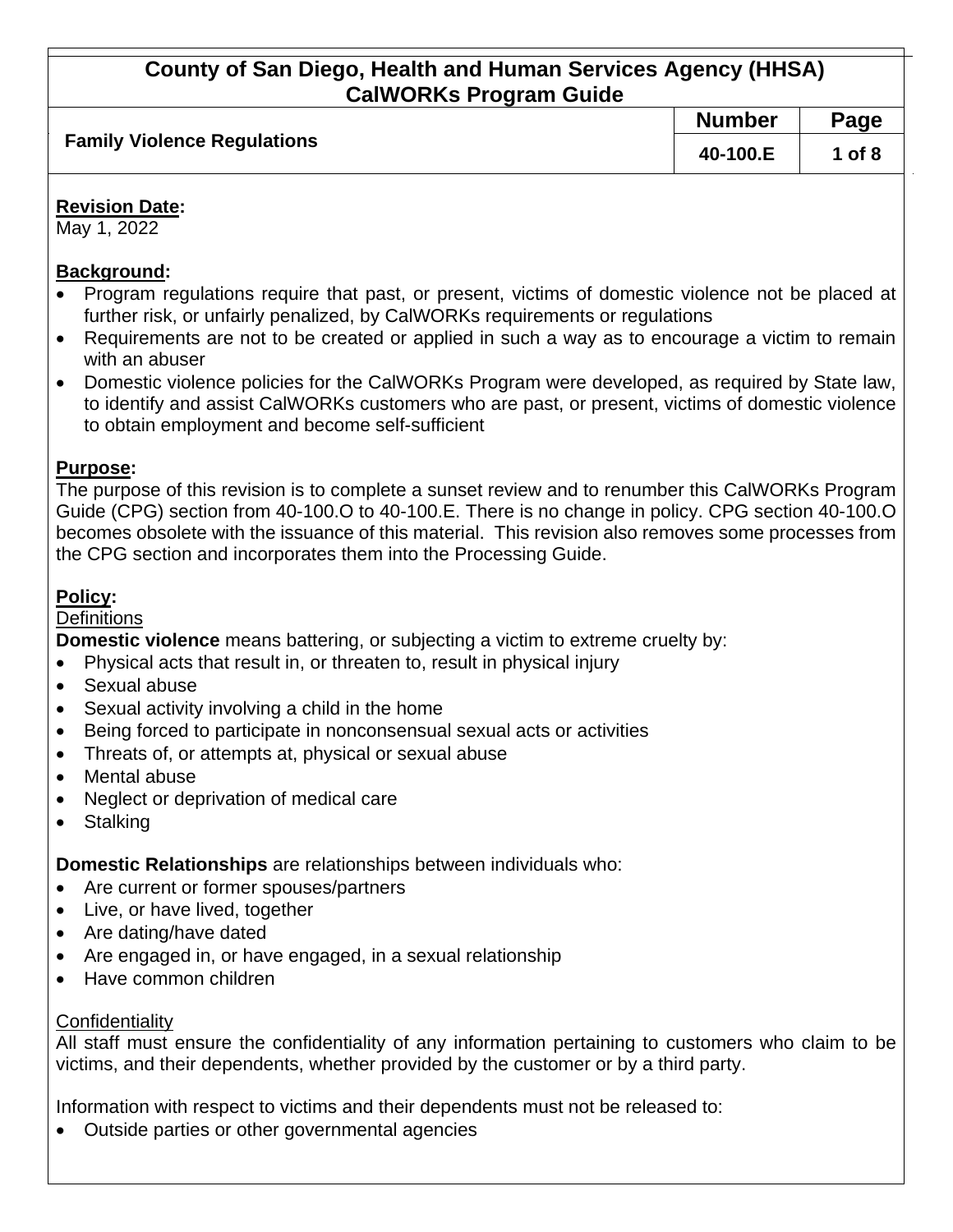|                                    | <b>Number</b> | Page       |
|------------------------------------|---------------|------------|
| <b>Family Violence Regulations</b> | 40-100.E      | $2$ of $8$ |

- Staff not directly involved in the customer's CalWORKs case, including the Employment Services (ES) and Child Care cases, with the following exceptions:
	- $\circ$  The information is required to be disclosed by law
	- $\circ$  The release was authorized, in writing, by the customer

### This includes the following information:

- The customer's current address
- The customer's workplace or work placement
- The customer's status as an identified victim of abuse
- Any details concerning the abuse

This information must be used solely for the purpose of referral to services or determining good cause for failure to comply with any program requirement.

Personal safety will be discussed with customers who have been identified as domestic violence victims. The customers will be provided the opportunity to make decisions about how they are to receive communications and correspondence from the county, subject to due process requirements. The safety of the customer must be considered at all times.

#### Staff Training

All staff are required to participate in domestic violence training. Self-Sufficiency Services will coordinate domestic violence trainings for staff in accordance with State regulations.

#### Identification of Victims

Identification of victims is accomplished by self-identification, as some victims may be deterred from seeking services and become more reliant on abusive partners, or they may simply deny the abuse, if pressured to answer questions about abuse.

A customer may self-identify any time while applying/receiving CalWORKs or while participating in the ES program. Customers must be provided a safe and private physical space to confidentially disclose domestic abuse.

The customer must be advised that all responses to the questions concerning domestic violence are optional, and that answers indicating abuse will not have a negative effect on their CalWORKs eligibility, or ability to participate in the ES Program.

Staff will explain that the information is being requested to better assist the customer in becoming selfsufficient, while promoting their safety.

Individual case assessments, performed by staff who are trained to serve victims of abuse, are crucial to determine the need for waivers of program requirements. These waivers may be requested and help develop ES plans that meet the individual's needs. Each customer who has been identified as a victim of domestic abuse must be referred to staff who are trained in serving victims of domestic abuse.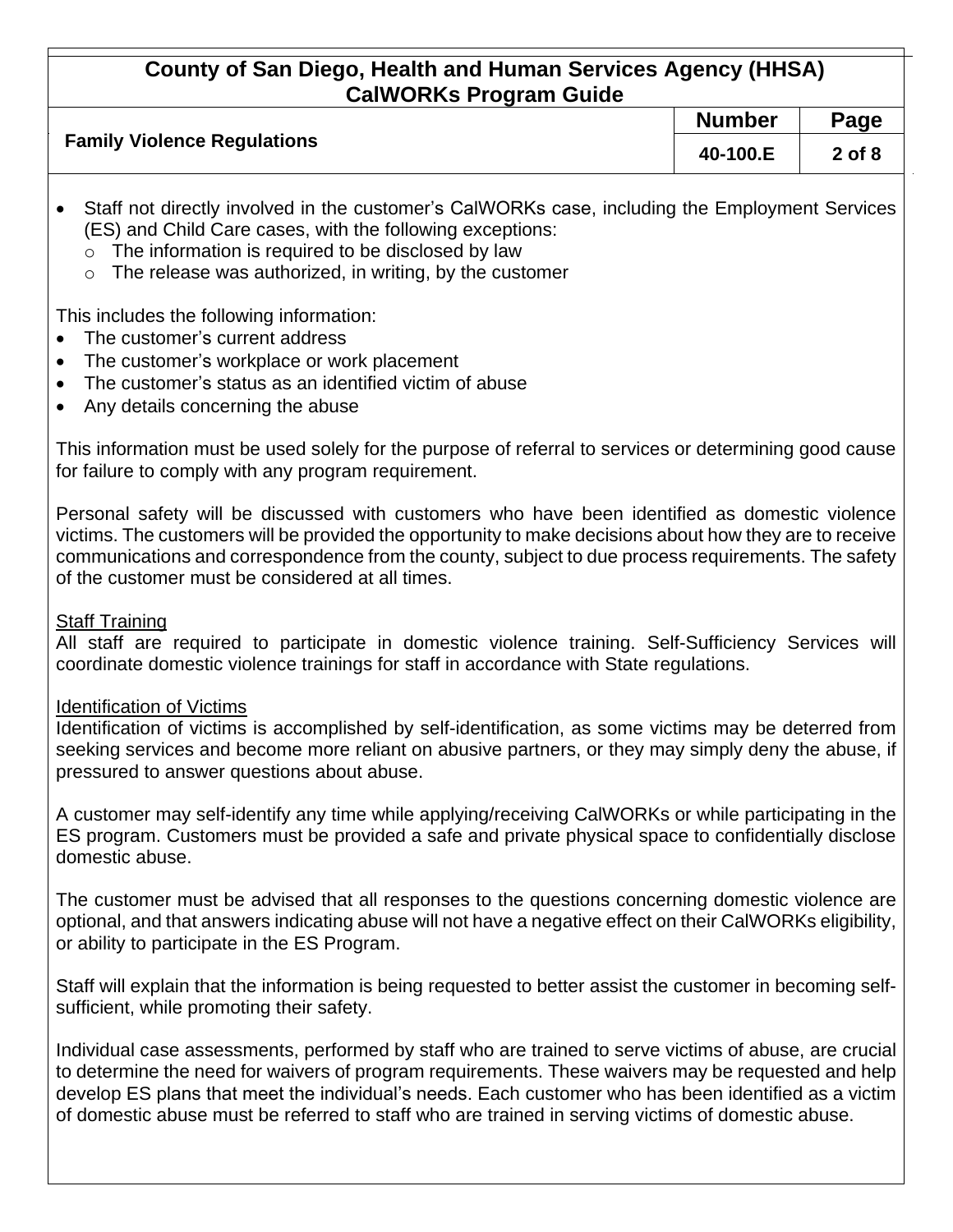|                                    | <b>Number</b> | Page   |
|------------------------------------|---------------|--------|
| <b>Family Violence Regulations</b> | 40-100.E      | 3 of 8 |

### Domestic Violence Documentation

A sworn statement by the victim is sufficient to establish abuse unless there is documentation in writing that an independent and reasonable claim finds the customer not credible. In those instances, additional supporting documentation will be requested.

Additional supportive documentation of abuse includes:

- Police, government agency, or court records or files
- Documentation from a domestic violence program, legal, religious, medical, or other professional, from whom the customer has sought assistance
- A domestic violence waiver request form, signed by the customer
- Any other evidence such as statements from other individuals with knowledge of the circumstance, which provides the basis for the claim or physical evidence of abuse

### Domestic Violence Waiver Request

Customers may request a waiver of specific CalWORKs/ES program requirements at any time.

Customers identified as victims do **not** automatically qualify for a program waiver. When evaluating criteria for granting waivers, staff will ensure:

- Victims are not placed at further risk or unfairly penalized by CalWORKs/ES requirements and procedures
- Program requirements are not created, or applied, in such a way as to encourage a victim to remain with the abuser
- Participation by CalWORKs customers in ES activities is encouraged, to the fullest extent of their abilities, including participation in counseling and treatment programs, to enable the customers to move toward self-sufficiency

A domestic abuse waiver determination Notice of Action (NOA), containing the state hearing rights on the back, will be used to notify the customer when their request for a domestic violence waiver is approved, denied, or discontinued. The approving NOA must notify the customer that the domestic violence waiver is temporary and will end. If known, the planned ending date also needs to be included on the NOA. A copy must be imaged or filed in the case.

Good cause for waiving program requirements for victims include, when the victim:

- Is currently fleeing the abuser and is in temporary housing or homeless
- Has recently entered a shelter
- Is concerned about the safety of the children
- Is party to a restraining order or divorce action against the abuser
- Is (or the children are) undergoing counseling to cope with the effects of the abuse

### Domestic Violence Waiver Reevaluation

Waivers will **not** be granted permanently. Waivers will be reevaluated for good cause at least every three months. ES related waivers will be monitored monthly. A waiver may continue for an indeterminate period, as long as the conditions or circumstances that supported the granting of the waiver remain applicable.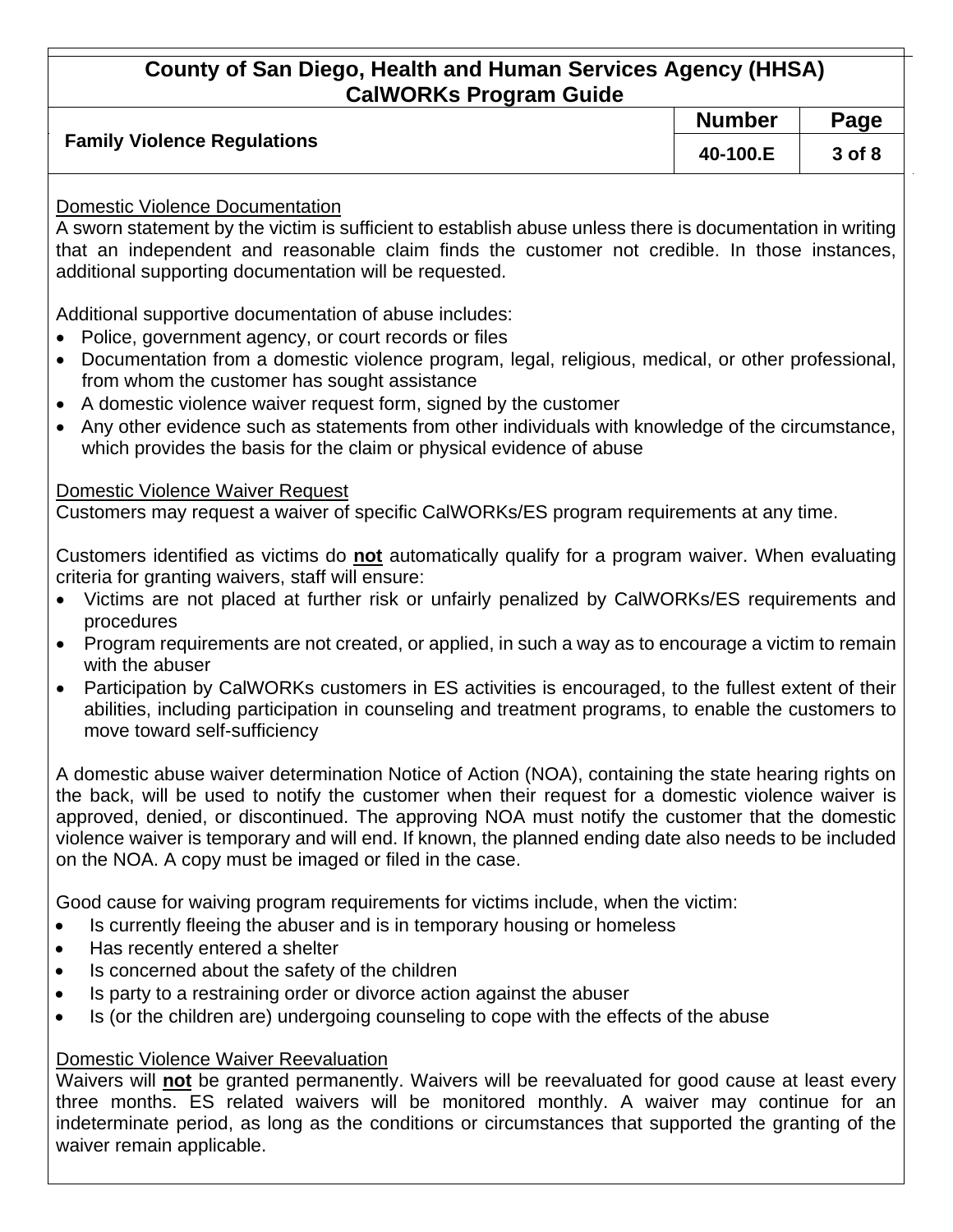|                                    | <b>Number</b> | Page   |
|------------------------------------|---------------|--------|
| <b>Family Violence Regulations</b> | 40-100.E      | 4 of 8 |
|                                    |               |        |

Refer to Processing Guide 40-100.E3 for complete domestic violence protocols related to ES.

### Domestic Violence Waiver Retroactivity

Domestic violence waivers may be granted retroactively for up to three months from the date the customer requests a waiver, and a determination of good cause is made.

A waiver may be granted retroactively for more than three months only when there is an administrative error made. In these circumstances, the customer would need to demonstrate that:

- They notified the staff that they were a victim
- They requested a waiver, but staff failed to act
- The waiver request was not processed/followed
- The condition or circumstances during the time period at issue temporarily prevented or significantly impaired the customer from being regularly employed or participating in ES activities

The waiver would be effective retroactively to the date when staff were notified of the waiver request by the customer.

### Domestic Violence Waivers

A domestic violence victim may have certain CalWORKs program regulations waived from ES activities on a case-by-case basis.

The following program regulations will not be waived due to domestic violence:

- Deprivation
- Property (real and personal)
- Income
- Homeless Assistance eligibility criteria

Program requirements/regulations that may be waived include:

- ES Participation Domestic Violence Waiver (Good Cause) Reference: CPG 10-020.B
- School Attendance (Good Cause) Reference: CPG 42-100.G
- Immunization (Good Cause) Reference: CPG 42-100.J
- Paternity Establishment/Child Support Cooperation Domestic Violence Waiver (Good Cause) Reference: CPG 43-200.C
- Time On Aid (TOA) Domestic Violence Waiver References: CPG 15-100.A
- Homeless Assistance (including Expanded Homeless Assistance) Domestic Violence Waiver Reference: CPG 44-200.F, CPG 44-200.G, CPG 44-200.H, CPG 44-200.I
- Noncitizen Rules Domestic Violence Waivers References: CPG 42-400.D, CPG 42-400.E, CPG 42-400.F, CPG 70-100.A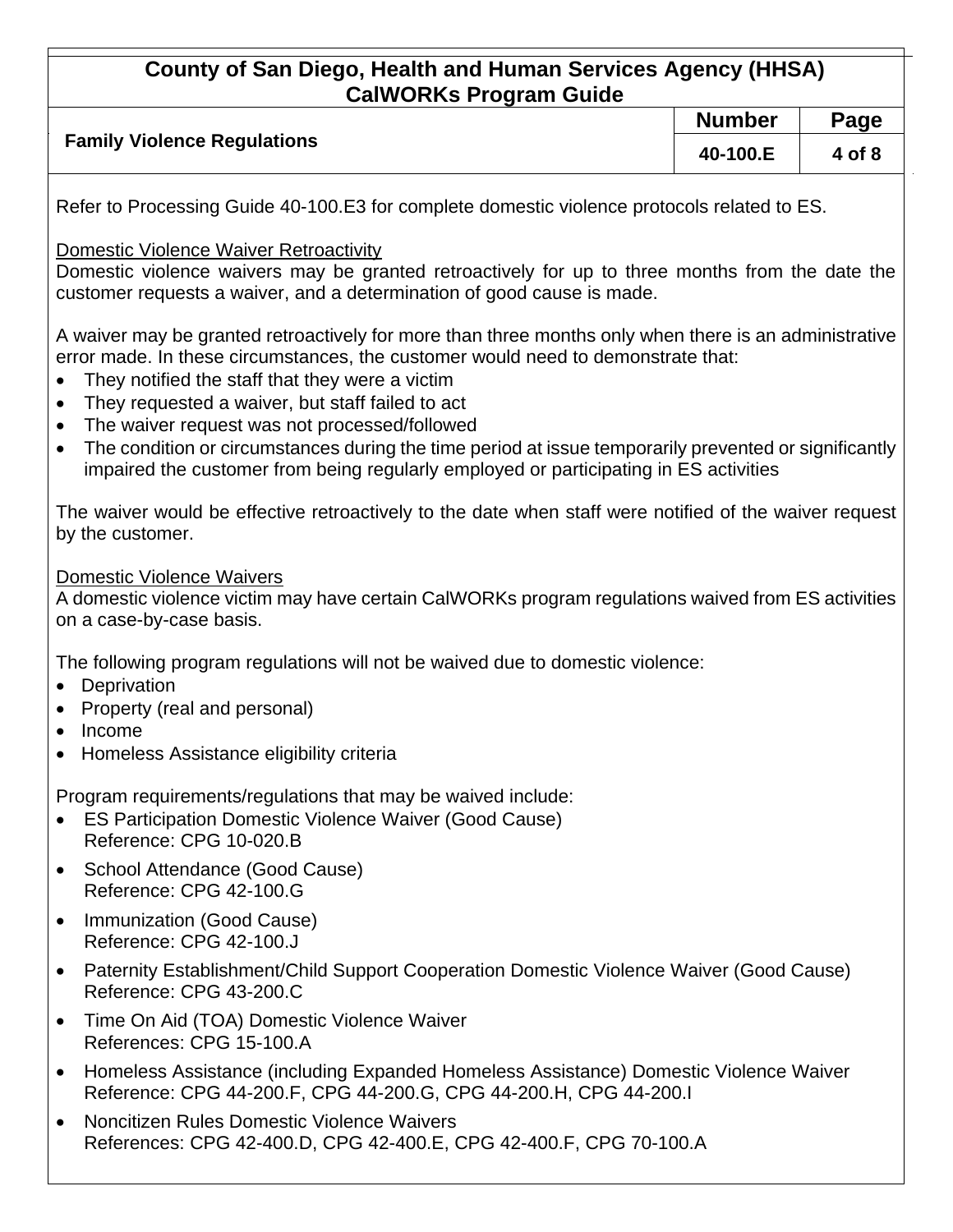|                                    | <b>Number</b> | Page   |
|------------------------------------|---------------|--------|
| <b>Family Violence Regulations</b> | 40-100.E      | 5 of 8 |

There must be a linkage to the customer's domestic abuse circumstances that temporarily prevents them from working or participating in ES activities. The evaluation is to determine if the customer's abusive circumstance temporarily prevents, or significantly, impairs their ability to be regularly employed or participate in ES activities.

If during the domestic violence waiver period, the customer fails to comply with any domestic violence requirements without good cause, staff will end the waiver(s), with adequate and timely notice.

Once the domestic violence waiver has been terminated for Non-Compliance, the customer must comply with the required ES Plan, including the domestic violence requirements, and may submit a new waiver request for evaluation before the domestic violence waiver can be reinstated.

Required Child Welfare Services (CWS) Referral

Per Health and Human Services Agency (HHSA) policy, **ALL** HHSA employees are mandated reporters of suspected child abuse or neglect.

If a customer discloses a domestic abuse situation and a child is at risk, staff must report the incident immediately.

Reports should be made to the Child Welfare Services (CWS) Child Abuse Hotline at **(858) 560-2191**, or to the State of California toll free at **(800) 344-6000**. http://www.sandiegocounty.gov/hhsa/programs/cs/child\_welfare\_services/child\_abuse\_hotline.html

Refer to HHSA Chapter: Policy, Strategy and Program Development No. HHSA-H-1 on how to report suspected child abuse/neglect:

http://insite.sdcounty.ca.gov/hhsa/Misc%20Policies/Child%20Abuse%20Reporting.pdf

The referral must be documented in the case file.

CWS staff will assess the victim's need for ongoing services and will notify the ES staff of the victim's treatment schedule, if applicable.

**Note:** CWS staff may request that the person who made the referral follow up with a suspected child abuse report form.

Reference: Penal Code Sections 11164-11174.3

Resources and Referrals for Domestic Violence Services Each customer who has been identified as a victim of domestic violence must be referred to domestic violence service providers.

These resources include:

- Domestic violence agencies
- Medical services
- Legal counseling and advocacy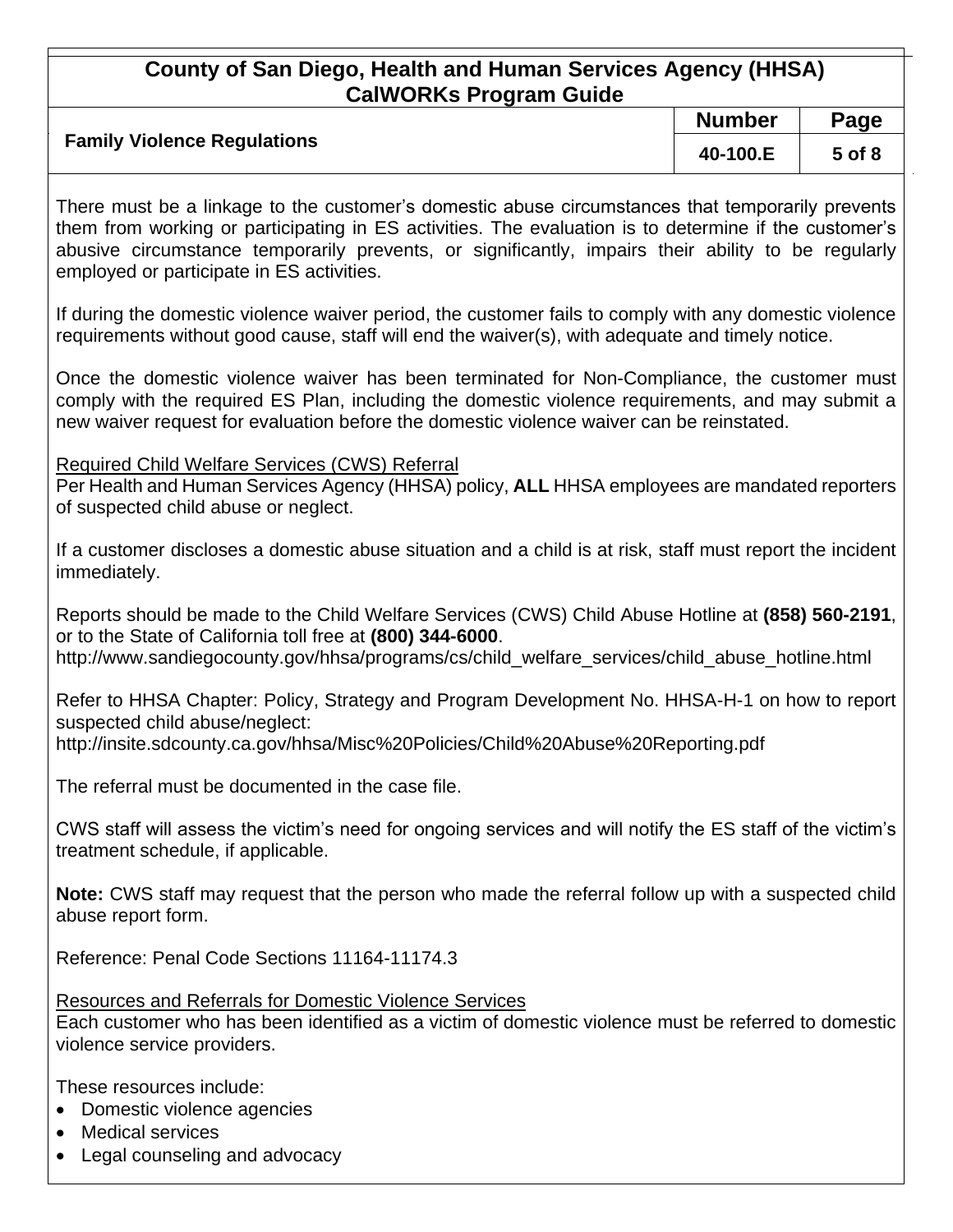|                                    | <b>Number</b> | Page   |
|------------------------------------|---------------|--------|
| <b>Family Violence Regulations</b> | 40-100.E      | 6 of 8 |

- Immigration resources
- Criminal process victim advocates
- Mental health care, counseling, support groups
- Financial assistance for victims of crime

**Note:** A copy of the resource guide must also be available in the lobby of each FRC and ES site.

### Informing Victims of Domestic Violence Services and Good Cause

Staff will provide information regarding the availability of domestic violence counseling and services, and refer the victims to services upon request:

- During the CalWORKs intake process
- During the annual redetermination
- During the ES Orientation
- During the development of the ES plan
- Anytime the customer self-identifies as a domestic violence victim, or requests domestic violence information

This information will be provided both verbally and in writing via the resource guide. Also see Identification of Victims and Resources and Referrals for Domestic Violence Services sections above.

#### Residency Issues

In some cases, a victim who is a resident of another state may flee to California temporarily to escape abuse.

Evaluation for waivers of immigrant-related requirements under the CalWORKs program and of the state residency requirement requires approval from the Self-Sufficiency Services Director.

#### Inter-County Transfers (ICT)

A permission form to release domestic violence information is needed for ICTs. The form must be provided to the customer when they are moving to another county. Customers have the option to have our county share with the new county any domestic violence related information available in the case.

References: CPG 40-100.P, EPPG 01-04

#### Safe at Home Program

The Safe at Home Program is to help domestic violence victims remain safe after they have left an abusive situation.

Each certified participant of this program is assigned a substitute Post Office (P.O.) Box address to use in place of a home, work, or school address. This P.O. Box address becomes confidential when the customer enrolls in the Safe at Home Program.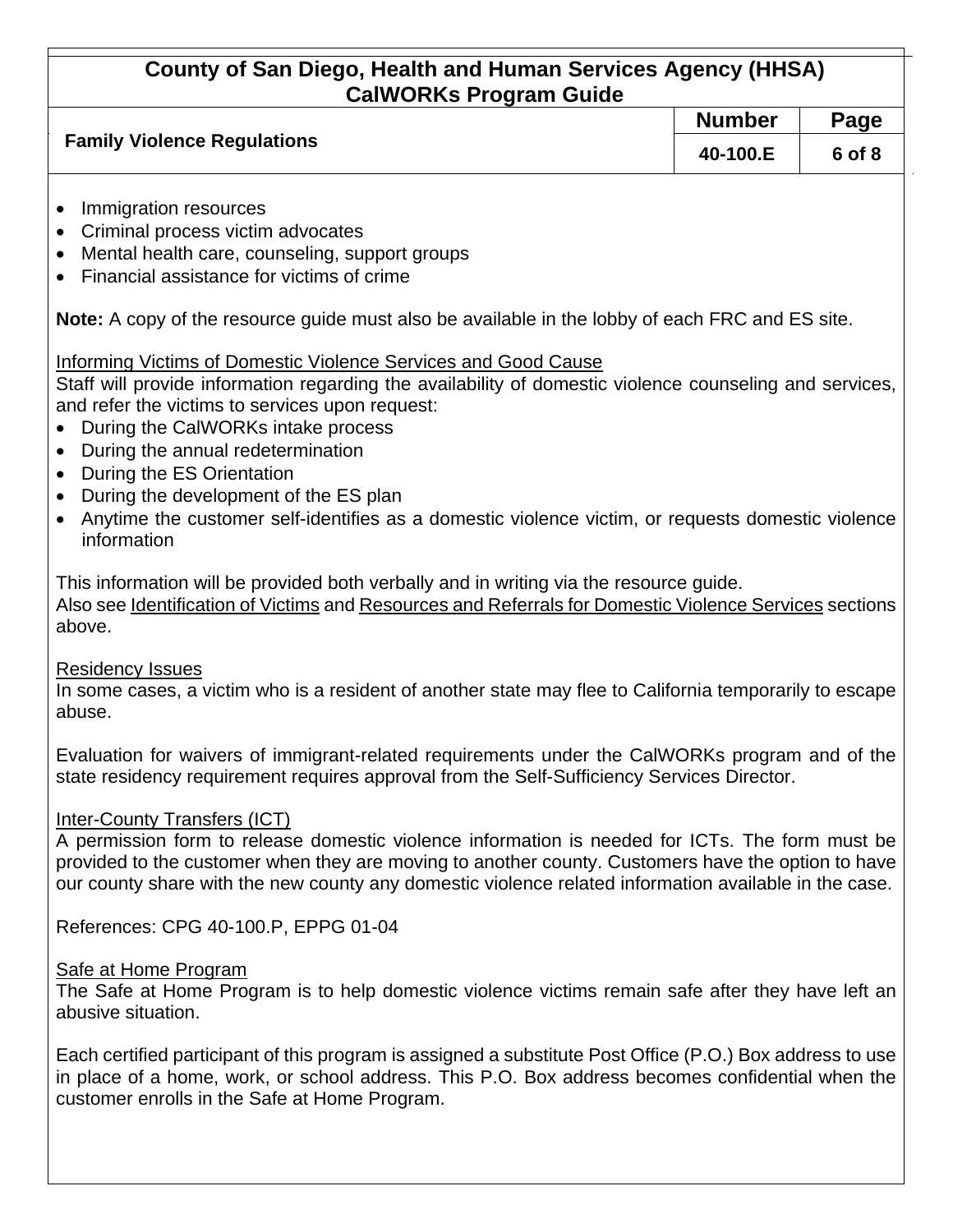|                                    | <b>Number</b> | Page       |
|------------------------------------|---------------|------------|
| <b>Family Violence Regulations</b> | 40-100.E      | $7$ of $8$ |

If a customer is interested in enrolling in the Safe at Home Program, they must contact one of the local agencies. For an updated list, visit the following site: http://www.sos.ca.gov/safeathome/safe-at-homeagencies-new.htm#agency-S

### **Procedure:**

- 1. Site managers must take extra precautions to ensure the confidentiality of domestic violence victims, depending on the level of risk to the victim's safety
- 2. Domestic violence victims may complete a domestic violence waiver request form, indicating the program requirements they are requesting a waiver for, and submit the waiver request form to staff for evaluation and determination
- 3. A domestic violence victim, who is in immediate crisis, must be referred for services in an expedited manner
- 4. Staff will assist in finding alternative methods of obtaining verifications when circumstances prohibit the customer from returning to the home to obtain the verification
- 5. Refer to Processing Guide 40-100.E1 and Processing Guide 40-100.E3 for additional waiver information
- 6. Refer to Processing Guide 40-100.E2 for required CalWIN entries related to domestic violence information

### **Impacts:**

CalFresh policies pertinent to victims of domestic violence:

- 63-124.2**,** 63-245.2 A customer may be aided in two different households for the same month; and eligibility may be based on the income and expenses, for which they are responsible, as of the date of the interview.
- 63-155.5**,** 63-155.15, 63-155.18, 63-156.4, 63-158.3, 63-161.2 Treatment of qualified noncitizens, social security number, and work registration exemptions for victims of human trafficking/other serious crimes or non-citizen victims of domestic violence.

Medi-Cal policies pertinent to victims of domestic violence:

• 15.01.01, 15.01.03

Medi-Cal customers are required to report, and use, any Other Health Coverage (OHC). Good cause due to domestic violence may be used to remove OHC codes from Medi-Cal Eligibility Data System (MEDS).

 $• 7.3.01$ 

Noncitizens who are battered or subjected to extreme cruelty, may be considered qualified noncitizens, and entitled to full scope Medi-Cal benefits, if they meet certain criteria.

• MPG Article 4, Section 18.8 Good cause for noncooperation in establishing paternity, medical support payments, or identifying third party liability.

## **References:**

EAS 42-715 ACLs No. 14-59, 18-34, 18-78